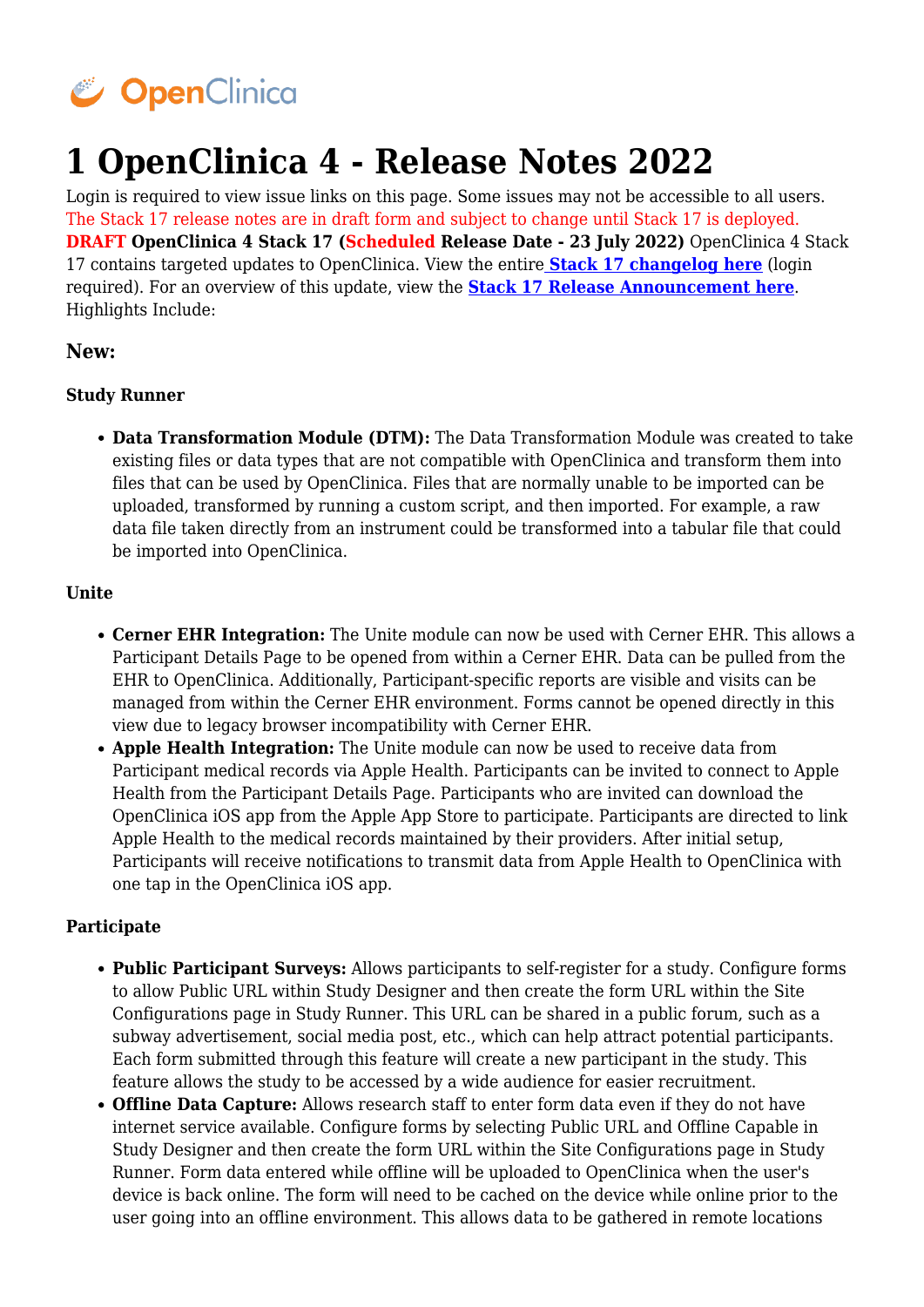that do not have access to the internet. Offline data capture uses a dedicated form URL that can be configured within the Site Configurations page in Study Runner.

# **Changes & Fixes:**

## **Study Build System**

- Fixed an issue that could prevent a user from having another site added to their permission if the study has a large number of sites. (**[OC-17249](https://jira.openclinica.com/browse/OC-17249)**, **[OC-17418](https://jira.openclinica.com/browse/OC-17418)**)
- Fixed an issue for customers with Single Sign-On enabled that could prevent user email addresses from being updated in Study Manager if the user had never previously logged in. (**[OC-17373](https://jira.openclinica.com/browse/OC-17373)**)
- Internal OpenClinica Team users are no longer listed on the Administration page or Share page. Note that they are still included in the Audit Log. (**[OC-16990](https://jira.openclinica.com/browse/OC-16990)**, **[OC-17060](https://jira.openclinica.com/browse/OC-17060)**)
- Updated Study Manager to prevent users from being created with the reserved username "system". **([OC-16850\)](https://jira.openclinica.com/browse/OC-16850)**
- Fixed an issue that allowed Study ID of longer than 30 characters to be entered only to fail with an unhelpful error message. This is now restricted to 30 characters maximum. (**[OC-11980](https://jira.openclinica.com/browse/OC-11980)**, **[OC-15470](https://jira.openclinica.com/browse/OC-15470)**)
- Fixed an issue that could cause a Site ID to be blocked from use in a Study unexpectedly. (**[OC-18044](https://jira.openclinica.com/browse/OC-18044)**)
- Fixed an issue that allowed Studies and Sites to be assigned the same IDs in some cases. (**[OC-17943](https://jira.openclinica.com/browse/OC-17943)**)
- Fixed an issue where the System-Generated Participant ID template included leading or trailing spaces in some cases. (**[OC-15839](https://jira.openclinica.com/browse/OC-15839)**)
- Fixed an issue where users accessing Study Designer and turning their computers off without logging out might not be logged out due to inactivity as expected. (**[OC-17835](https://jira.openclinica.com/browse/OC-17835)**)
- Updated form definition upload validation in Study Designer to reflect the latest changes in the Form Engine. (**[OC-15783](https://jira.openclinica.com/browse/OC-15783)**)
- Updated Study Designer Form Card properties layout to be more user friendly and include the new Public URL and Offline Capable settings. The Participate Module properties will now only be displayed for Studies where the Participate module has been requested. (**[OC-16561](https://jira.openclinica.com/browse/OC-16561)**, **[OC-17440](https://jira.openclinica.com/browse/OC-17440)**)
- Added a help icon to Study Designer Form Cards to link to helpful resources in the User Guide. (**[OC-17277](https://jira.openclinica.com/browse/OC-17277)**)
- Fixed an issue where form definitions (including media and external list files) would have underscore characters removed from filenames when downloaded from Study Designer. (**[OC-16926](https://jira.openclinica.com/browse/OC-16926)**)
- Updated Form template to reflect changes in Stack 17 (instructions for setting bind::oc:external to use identifier). (**[OC-17182](https://jira.openclinica.com/browse/OC-17182)**)
- Fixed an issue in Study Designer that could cause copies of existing Contact Data Forms to not have the appropriate permissions to limit access to those forms in the published study. (**[OC-16929](https://jira.openclinica.com/browse/OC-16929)**)
- Fixed an issue where users could be prevented from downloading forms from Study Designer if their filenames contained special characters. (**[OC-16982](https://jira.openclinica.com/browse/OC-16982)**)
- Fixed an issue in Study Designer where Event Names with special characters might not work as expected. (**[OC-15893](https://jira.openclinica.com/browse/OC-15893)**)
- Fixed an issue where users could be prevented from downloading forms from Study Designer or opening them in Form Designer if the forms had been edited in Form Designer and the form version contained special characters. (**[OC-17007](https://jira.openclinica.com/browse/OC-17007)**)
- Fixed an issue that caused an unnecessary column to be included when a form definition was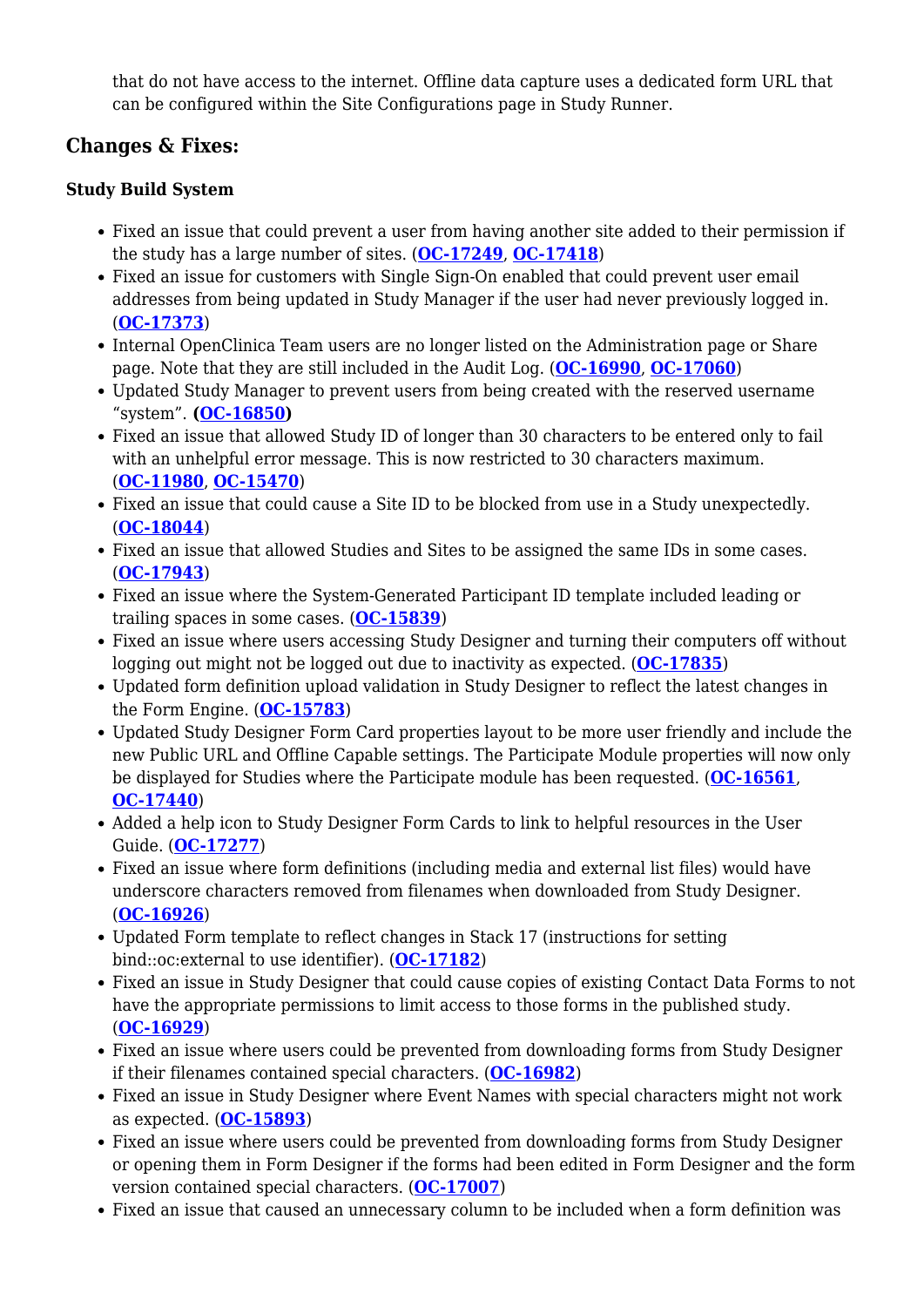viewed in XLS format after editing it in Form Designer. (**[OC-17323](https://jira.openclinica.com/browse/OC-17323)**)

- Fixed an issue where users were not able to delete questions within Form Designer in some cases. (**[OC-15561](https://jira.openclinica.com/browse/OC-15561)**)
- Fixed an issue where users were prevented from previewing forms in Form Designer if the forms used external code lists or pulldata() functions. (**[OC-17741](https://jira.openclinica.com/browse/OC-17741)**)
- Fixed an issue in Form Designer where relevant logic entered outside of the wizard might not be saved correctly in some cases. (**[OC-17386](https://jira.openclinica.com/browse/OC-17386)**)
- Fixed an issue in Form Designer where expressions using the today() function were changed to date('today()'). (**[OC-16142](https://jira.openclinica.com/browse/OC-16142)**)
- Fixed an issue in Form Designer where selection choice values were incorrect in some cases when the system managed them to prevent duplicate values. (**[OC-15243](https://jira.openclinica.com/browse/OC-15243)**)
- Added Automatic Repeat Count field to repeating group settings in Form Designer to allow configuration of the repeat count parameter previously only available using the form template. (**[OC-15046](https://jira.openclinica.com/browse/OC-15046)**)
- Added the ability to duplicate individual groups and bulk duplicate items and groups together in Form Designer. (**[OC-12838](https://jira.openclinica.com/browse/OC-12838)**, **[OC-12839](https://jira.openclinica.com/browse/OC-12839)**)
- Added the ability to add individual groups as well as bulk items and groups to the Library in Form Designer. (**[OC-12842](https://jira.openclinica.com/browse/OC-12842)**, **[OC-12843](https://jira.openclinica.com/browse/OC-12843)**, **[OC-12844](https://jira.openclinica.com/browse/OC-12844)**)
- Updated the Form Designer Library Management interface to show library items' labels more easily. (**[OC-12571](https://jira.openclinica.com/browse/OC-12571)**)

## **Study Runner**

- The Participant Details Page can be configured to display embedded Participant-specific Insight reports. (**[OC-16971](https://jira.openclinica.com/browse/OC-16971)**)
- The Participant Details Page can be configured to display embedded Item Summary Reports. (**[OC-17016](https://jira.openclinica.com/browse/OC-17016)**)
- Fixed an issue that prevented the Participant Details Page from loading correctly when an ad blocker was enabled in the user's browser. (**[OC-16473](https://jira.openclinica.com/browse/OC-16473)**)
- Updated the Edit Participant ID popup on the Participant Details Page to trigger the Update button when the user types the Enter key. (**[OC-16827](https://jira.openclinica.com/browse/OC-16827)**)
- Updated the calendar pop-up in the Participant Details Page to allow the selection of all dates visible in that display. (**[OC-16721](https://jira.openclinica.com/browse/OC-16721)**)
- Fixed an issue that prevented forms that had been started and then cleared from later being restarted in the default version or other version selected by the user on the Participant Details Page. (**[OC-16452](https://jira.openclinica.com/browse/OC-16452)**, **[OC-17785](https://jira.openclinica.com/browse/OC-17785)**)
- Fixed an issue where the Add New button could be present on the Participant Details Page unexpectedly when a Study or Site was in Locked or Frozen status. (**[OC-17137,](https://jira.openclinica.com/browse/OC-17137) [OC-17994\)](https://jira.openclinica.com/browse/OC-17994)**
- Fixed an issue where Clear and Remove might appear on the Form Actions menu on the Participant Details Page when the Site is Locked or Frozen. (**[OC-18131](https://jira.openclinica.com/browse/OC-18131)**)
- Fixed an issue where Participant Details Page filters were being reset after an Event was removed or the Edit Event window was closed. (**[OC-17108](https://jira.openclinica.com/browse/OC-17108)**, **[OC-16894](https://jira.openclinica.com/browse/OC-16894)**)
- Fixed an issue where error messages on the Participant Details Page Add New popup could be displayed in the background on the main page. (**[OC-16891](https://jira.openclinica.com/browse/OC-16891)**)
- Made minor improvements to text on the Participant Details Page. ([OC-16762](https://jira.openclinica.com/browse/OC-16762))
- Updated the confirmation message after adding a New Visit to disappear from the Participant Details Page once another action has been taken. (**[OC-16462](https://jira.openclinica.com/browse/OC-16462)**)
- Forms with a Completed status will open in View mode by default from the Participant Details page. They can still be opened in Edit mode using the Form Actions menu. (**[OC-17876](https://jira.openclinica.com/browse/OC-17876)**)
- Fixed an issue with the Participant Details Page that could cause the page to scroll unexpectedly when the last Common Event section is closed. (**[OC-16956](https://jira.openclinica.com/browse/OC-16956)**)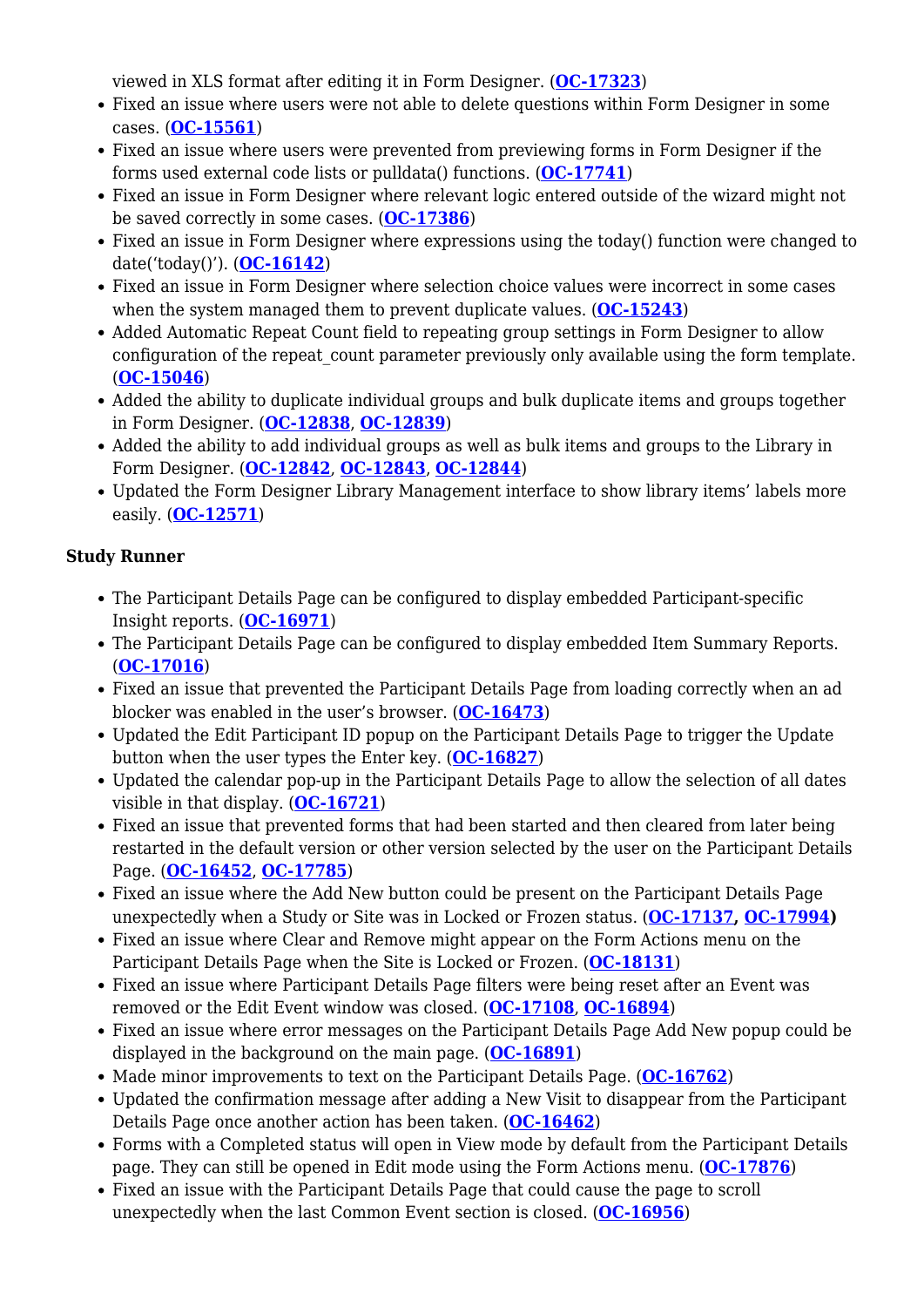- Updated the Participant Details Page to show a loading message while the Visits section is still being loaded. (**[OC-16813](https://jira.openclinica.com/browse/OC-16813)**)
- Fixed an issue that caused the Participant Details Page Visits section to reload when a Common Event section was collapsed. (**[OC-16936](https://jira.openclinica.com/browse/OC-16936)**)
- Fixed an issue that could cause the Participant Details Page Visits section to not load if events had been changed from Common Events to Visits Events and did not have Start Dates. (**[OC-17031](https://jira.openclinica.com/browse/OC-17031)**)
- Fixed an issue where loading the Participant Details Page with non-default filters could cause page load to take twice as long as expected. (**[OC-17071](https://jira.openclinica.com/browse/OC-17071)**)
- Fixed an issue that caused the newly added Visits to be misaligned on the Participant Details Page in some cases. (**[OC-16558](https://jira.openclinica.com/browse/OC-16558)**)
- Fixed an issue that caused a Common Event section header to be displayed on the Participant Details Page in some cases when forms in the event were hidden for site. (**[OC-17009](https://jira.openclinica.com/browse/OC-17009)**)
- Fixed an issue where the Participants Details Page could flicker when Common Event sections were being loaded. (**[OC-16828](https://jira.openclinica.com/browse/OC-16828)**)
- Updated Participant Details Page Common Event headers truncate long text and show an ellipsis rather than expanding to show all text in the header. (**[OC-16921](https://jira.openclinica.com/browse/OC-16921)**)
- Added a visual indicator when opening a form from the Participant Details Page to show that the system is working prior to the form engine initiating. (**[OC-16949](https://jira.openclinica.com/browse/OC-16949)**)
- Fixed an issue where refreshing the browser window while viewing a form could sometimes return the user to the Participant Details Page. (**[OC-16761](https://jira.openclinica.com/browse/OC-16761)**)
- ODM Casebooks and Extracts now include a Query status flag (OpenClinica:OpenQueries) at the form level to indicate if the form has open queries. This flag can also be referenced in cross-form logic. (**[OC-16879](https://jira.openclinica.com/browse/OC-16879)**)
- Site Name and Site ID for each query are now included in CSV downloads from the Queries page. (**[OC-16144](https://jira.openclinica.com/browse/OC-16144)**)
- Monitor users can now access Data Review Tables. They can close queries on the tables in bulk as needed. (**[OC-15841](https://jira.openclinica.com/browse/OC-15841)**)
- Fixed an issue where filtering the Queries table by Date Created or Date Updated caused an error. (**[OC-17125](https://jira.openclinica.com/browse/OC-17125)**)
- Fixed an issue where removing a form did not close all open queries on that form. (**[OC-15724](https://jira.openclinica.com/browse/OC-15724)**)
- A Reason for Change is now required when removing or restoring participants, removing or restoring events, or clearing a form. (**[OC-15143](https://jira.openclinica.com/browse/OC-15143)**, **[OC-16392](https://jira.openclinica.com/browse/OC-16392)**, **[OC-16705](https://jira.openclinica.com/browse/OC-16705)**)
- All active signatures will now be displayed on forms in Signed events rather than just the most recent signature. This only applies to signatures added going forward. (**[OC-17424](https://jira.openclinica.com/browse/OC-17424)**)
- Studies and sites on the Change Study page are now sorted alphabetically by name so they can be found more easily. (**[OC-17003](https://jira.openclinica.com/browse/OC-17003)**)
- Extracts can be run in Tab-delimited and Excel formats with headers and data in separate files to allow easier data analysis. (**[OC-13010](https://jira.openclinica.com/browse/OC-13010)**)
- Fixed an issue where an import job using the option to run form logic after import was reporting that it was complete prior to the form processing finishing. (**[OC-17897](https://jira.openclinica.com/browse/OC-17897)**)
- Fixed an issue where deleted repeating group occurrences were included in SAS extracts. (**[OC-15547](https://jira.openclinica.com/browse/OC-15547)**)
- Updated the Site Configuration page interface to be more user-friendly and support the addition of Public URL forms. (**[OC-17438](https://jira.openclinica.com/browse/OC-17438)**, **[OC-17240](https://jira.openclinica.com/browse/OC-17240)**)
- Added a new tabular import status: Complete with Errors. This occurs when a file is imported successfully overall but at least one record fails individually. Previously this case produced an import status of Complete. (**[OC-16459](https://jira.openclinica.com/browse/OC-16459)**)
- The Tabular Import template was updated to reflect changes in Stack 17. (**[OC-16807](https://jira.openclinica.com/browse/OC-16807)**)
- Added SDV info hover text to let users know why rows are grayed out in the SDV Items Details table. (**[OC-16709](https://jira.openclinica.com/browse/OC-16709)**)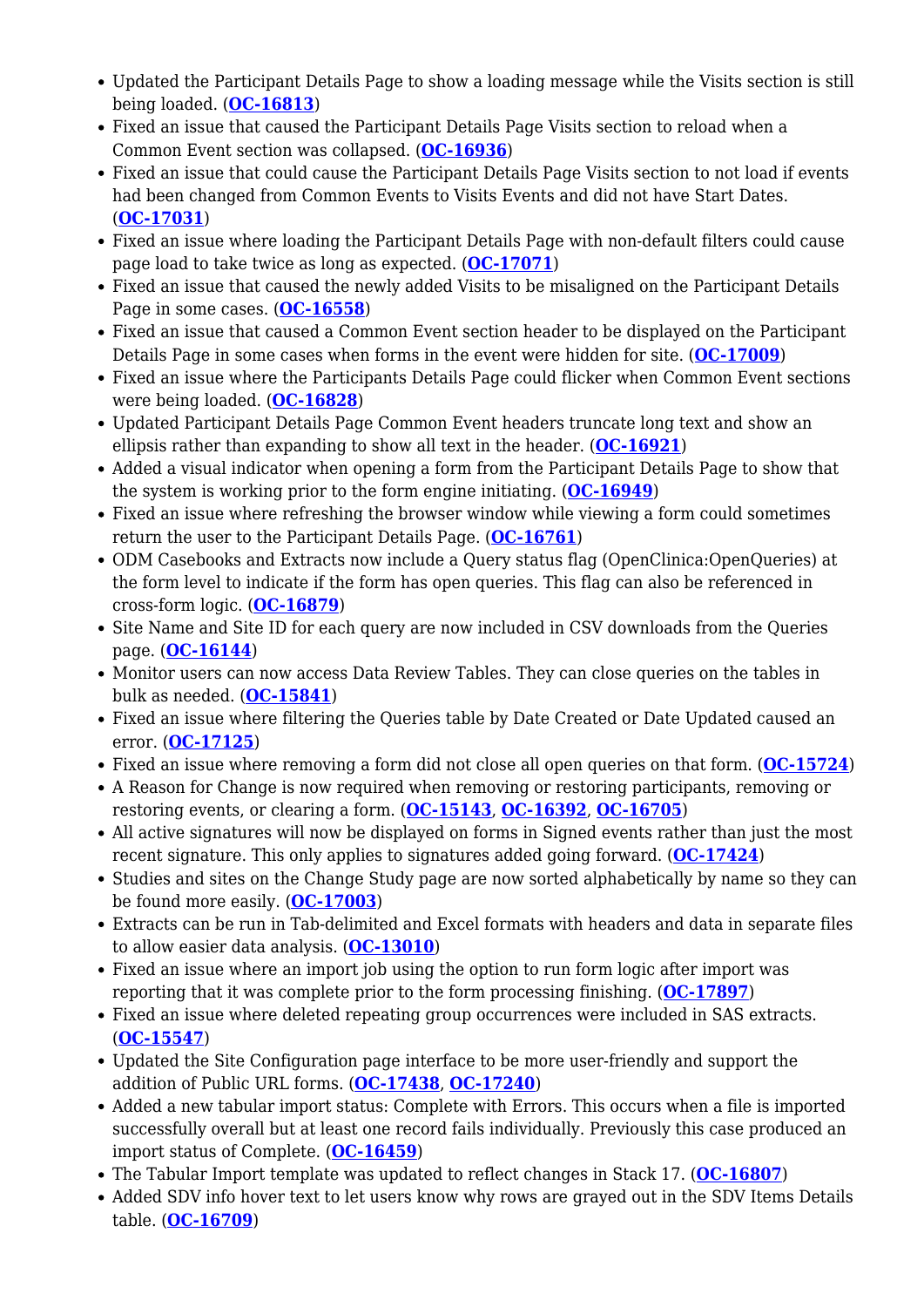- Fixed an issue where the wrong message was appearing on the SDV Item Details table for items on Forms configured to use Form-Level SDV. (**[OC-16885](https://jira.openclinica.com/browse/OC-16885)**)
- Fixed an issue where the wrong SDV icon was appearing on the SDV Item Details table. (**[OC-16912](https://jira.openclinica.com/browse/OC-16912)**)
- Fixed an issue where an alert showed up erroneously on the SDV Item Details table based on selections made on the SDV Forms table. (**[OC-16896](https://jira.openclinica.com/browse/OC-16896)**)
- Fixed an issue where blank repeating groups were not appearing on the SDV Item Details table. (**[OC-16727](https://jira.openclinica.com/browse/OC-16727)**)
- Fixed an issue where Last SDV Changed Date was not updating in some cases. (**[OC-18224](https://jira.openclinica.com/browse/OC-18224)**)
- Updated the SDV Item Details table to allow opening forms directly to items in the table even if they have null values. (**[OC-16740](https://jira.openclinica.com/browse/OC-16740)**)
- Updated user interface alignment on the SDV Item Details table in some cases. (**[OC-16920](https://jira.openclinica.com/browse/OC-16920)**)
- Fixed an issue where concurrent batch form version migration and data entry created invalid database entries. (**[OC-16955](https://jira.openclinica.com/browse/OC-16727)**)
- Fixed an issue where the default form version was not being displayed correctly on the View Event Definition page. (**[OC-15991](https://jira.openclinica.com/browse/OC-15991)**)
- Fixed an issue where Data Managers were missing navigation links to the Study Build System in some cases. (**[OC-15514](https://jira.openclinica.com/browse/OC-15514)**)
- Fixed an issue where an audit entry was not generated when an Event Start Date or End Date was first entered. (**[OC-14141](https://jira.openclinica.com/browse/OC-14141)**)
- Improved performance of signing participants with large records. (**[OC-17992](https://jira.openclinica.com/browse/OC-17992)**)
- Fixed an issue where Hidden forms could appear in ODM records for some users at the site level. (**[OC-15885](https://jira.openclinica.com/browse/OC-15885)**, **[OC-15883](https://jira.openclinica.com/browse/OC-15883)**)
- Updated the SDV Item Details table for Form-level SDV forms so that items that have never had data entered will not have value listed for Modified Date or Modified By. (**[OC-16797](https://jira.openclinica.com/browse/OC-16797)**)
- Improved the performance of data import jobs using the option to run form logic after import when there are errors opening some of the forms. (**[OC-17881](https://jira.openclinica.com/browse/OC-17881)**)
- Updated Verified Item-Level SDV forms to be changed to Changed Since Verified status when a new repeating group entry is added to the form and it contains an item that is configured to be required for SDV. (**[OC-16922](https://jira.openclinica.com/browse/OC-16922)**)

## **Forms**

- Fixed an issue where triggered calculations for items of type calculate did not work. (**[OC-16162](https://jira.openclinica.com/browse/OC-16162)**)
- Improved performance of opening large forms with many data items (including many repeating group occurrences). (**[OC-16476](https://jira.openclinica.com/browse/OC-16476)**)
- Fixed an issue where adding queries within forms could fail. (**[OC-17231](https://jira.openclinica.com/browse/OC-17231)**)
- Fixed an issue where iOS devices could not play videos embedded in form definition or upload as item data within forms. (**[OC-11658](https://jira.openclinica.com/browse/OC-11658)**, **[OC-11121](https://jira.openclinica.com/browse/OC-11121)**)
- Fixed an issue where the signature canvas was appearing in the wrong location on iPhones in some cases. (**[OC-18128](https://jira.openclinica.com/browse/OC-18128)**)
- Internal OpenClinica Team users are no longer listed in the Assign To dropdown in the Form Query Widget. (**[OC-17061](https://jira.openclinica.com/browse/OC-17061)**)
- Fixed an issue where languages were not switching correctly within forms. (**[OC-17309](https://jira.openclinica.com/browse/OC-17309)**)

# **Insight**

- Updated Insight user interface to provide an improved navigation experience for users and admins. (**[OC-16957](https://jira.openclinica.com/browse/OC-16957)**)
- Updated Dashboard subscriptions to provide charts in Question results emails that appear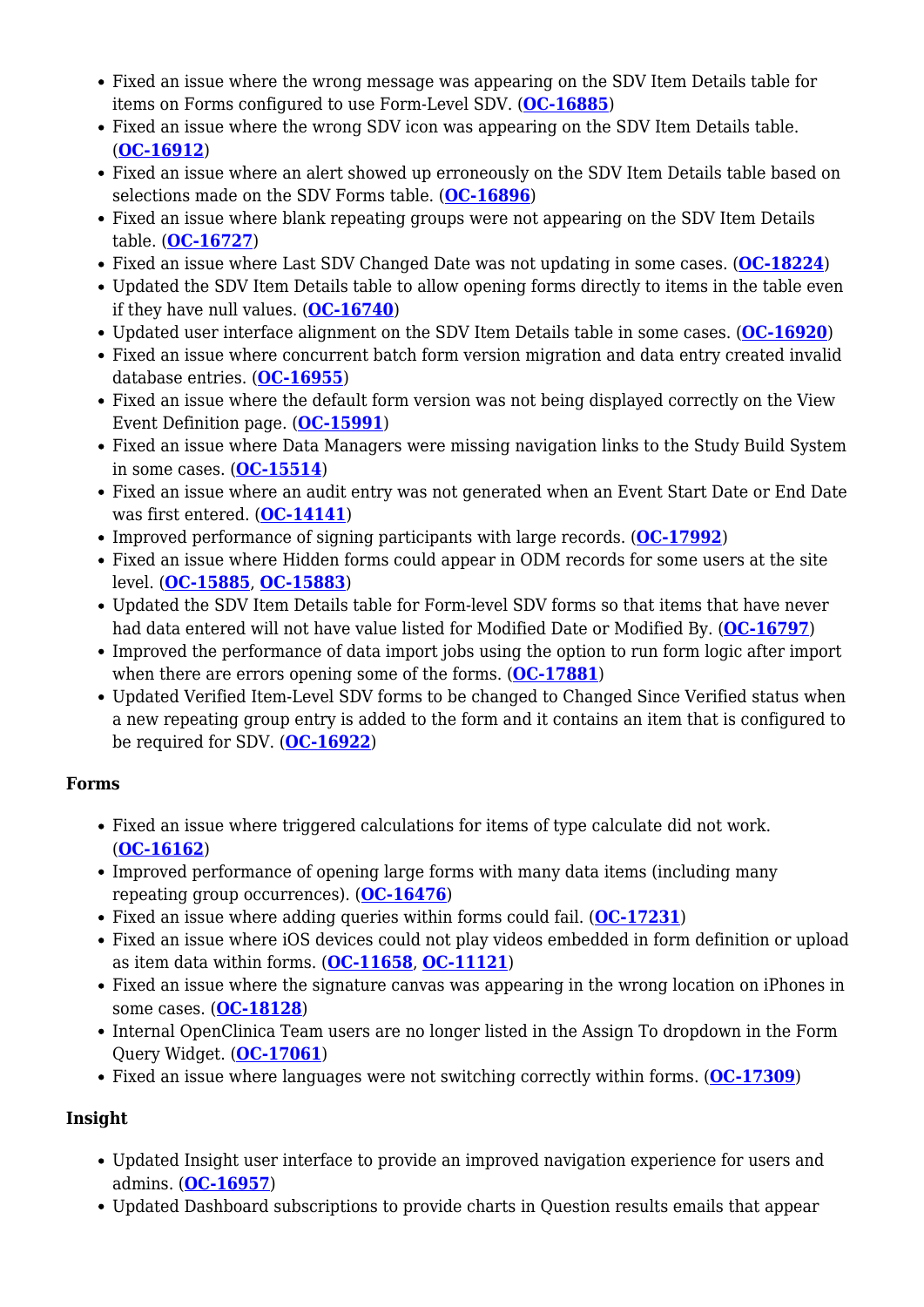more consistent with their appearance in Insight. (**[OC-16957](https://jira.openclinica.com/browse/OC-16957)**)

- A new standard question was added to Insight for "Average Days to Close a Query." (**[OC-15347](https://jira.openclinica.com/browse/OC-15347)**)
- The Insight "Participants" and "Event Definition CRFs" tables were updated to reflect changes in Stack 17. (**[OC-17110](https://jira.openclinica.com/browse/OC-17110)**, **[OC-17329](https://jira.openclinica.com/browse/OC-17329)**)
- Fixed an issue that could cause Insight refresh failures in rare cases when the name of a custom role in a study was the same as the name of a default role which had no custom roles associated with it. (**[OC-16609](https://jira.openclinica.com/browse/OC-16609)**)
- Improved memory usage performance during refreshes. (**[OC-17342](https://jira.openclinica.com/browse/OC-17342)**)
- Fixed an issue in Insight where custom column titles were not persisting when Ouestion results were downloaded. (**[OC-16962](https://jira.openclinica.com/browse/OC-16962)**)
- Fixed an issue with Insight Excel downloads that caused the files to be formatted as CSV files unexpectedly. (**[OC-13637](https://jira.openclinica.com/browse/OC-13637)**)
- Fixed an issue in Insight that prevented subcollections from being listed on the Collection Permissions page intermittently. (**[OC-15497](https://jira.openclinica.com/browse/OC-15497)**)

## **REST API**

- Improved performance of bulk participant creation API. **([OC-18011\)](https://jira.openclinica.com/browse/OC-18011)**
- Updated the scheduled jobs APIs to allow access by user type User. Previously, only user type Admin users could access these files via API. (**[OC-14598](https://jira.openclinica.com/browse/OC-14598)**)
- Updated the error message and response code for expired passwords from the Authentication API to help users understand the error that occurred. (**[OC-12045](https://jira.openclinica.com/browse/OC-12045)**), **[OC-18275](https://jira.openclinica.com/browse/OC-18275)**)
- Updated Participant API calls to permit creation of Participants even when the study is configured to use system-generated Participant IDs. (**[OC-17879](https://jira.openclinica.com/browse/OC-17879)**)

## **General**

- Removed support for Internet Explorer 11 (IE11). OpenClinica should be accessed using Chrome, Edge, Firefox, or Safari.
- Added security enhancements. (**[OC-17253](https://jira.openclinica.com/browse/OC-17253)**, **[OC-17353](https://jira.openclinica.com/browse/OC-17353)**, **[OC-17510](https://jira.openclinica.com/browse/OC-17510)**, **[OC-17317](https://jira.openclinica.com/browse/OC-17317)**)

 **OpenClinica 4 Stack 16.2 (Release Date - 14 April 2022)** OpenClinica 4 Stack 16.2 contains targeted updates to OpenClinica. View the entire **[Stack 16.2 changelog here](https://jira.openclinica.com/projects/OC/versions/13300)** (login required). Highlights Include:

# **Changes and Fixes:**

## **General**

Minor authentication updates to support future integrations. (**[OC-17755](https://jira.openclinica.com/browse/OC-17755)**, **[OC-17759](https://jira.openclinica.com/browse/OC-17759)**)

 **OpenClinica 4 Stack 16.1.0.1 (Release Date - 01 April 2022)** OpenClinica 4 Stack 16.1.0.1 contains targeted updates to OpenClinica. View the entire **[Stack 16.1.0.1](https://jira.openclinica.com/browse/OC/fixforversion/13309) [changelog here](https://jira.openclinica.com/browse/OC/fixforversion/13309)** (login required). Highlights Include:

# **Changes and Fixes:**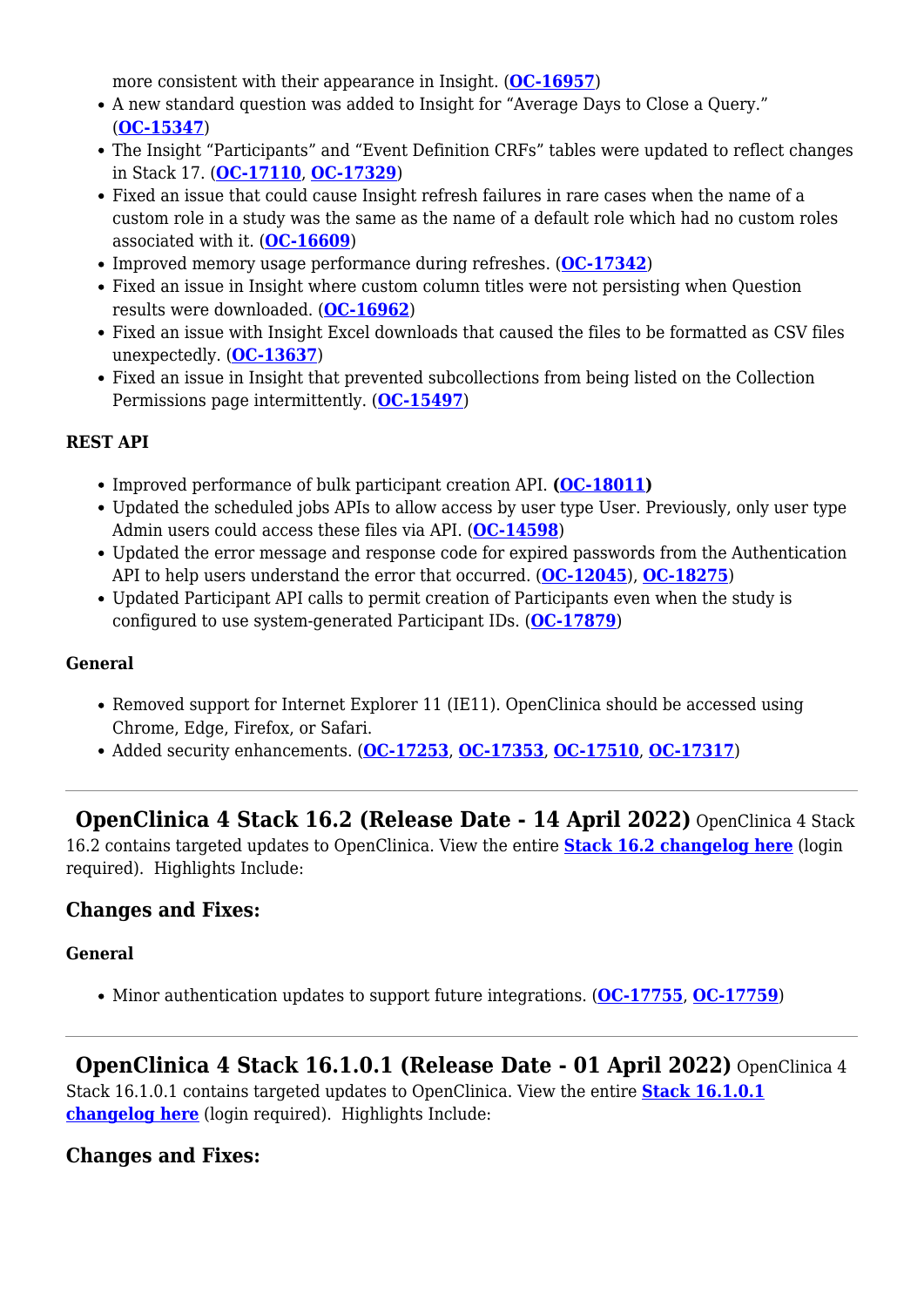## **General**

• Security updates. (**[OC-17725](https://jira.openclinica.com/browse/OC-17725)**)

 **OpenClinica 4 Stack 16.1 (Release Date - 28 March 2022)** OpenClinica 4 Stack 16.1 contains targeted updates to OpenClinica. View the entire **[Stack 16.1 changelog here](https://jira.openclinica.com/projects/OC/versions/13303)** (login required). Highlights Include:

## **Changes and Fixes:**

## **General**

Minor authentication updates to support future integrations. (**[OC-17321](https://jira.openclinica.com/browse/OC-17321)**)

 **OpenClinica 4 Stack 16 (Release Date - 24 February 2022)** OpenClinica 4 Stack 16 contains targeted updates to OpenClinica. View the entire **[Stack 16 changelog here](https://jira.openclinica.com/projects/OC/versions/13211)** (login required). For an overview of this update, view the **[Stack 16 Release Announcement here](https://docs.openclinica.com/wp-content/uploads/2022/02/Stack-16-OpenClinica-Features.pdf)**. Highlights Include:

## **New:**

## **Forms**

The form engine has been redesigned to take advantage of performance efficiencies available in modern web browsers. Forms opened in Chrome, Edge, Firefox, Safari, mobile Chrome (Android), or mobile Safari (iOS) will leverage the optimizations within those browsers to load more quickly and to respond to user actions more quickly once in the form. This will be most pronounced in slower forms, especially in larger forms that have a substantial set of logic defined (such as relevant logic), forms with many repeating group occurrences, and forms that read in values from a large set of cross-form data. Form load times have been found to be cut by 75% to 95% (or more) in these slower forms. Smaller, less complex forms that are already relatively fast will also have improved performance, but they will generally be faster by a smaller degree. Note that this update does not impact Internet Explorer 11. IE11 still uses the older processing mechanisms and will be much slower than newer browsers. (**[OC-14747](https://jira.openclinica.com/browse/OC-14747)**)

# **Changes & Fixes:**

## **Study Build System**

- Updated form upload validation to utilize the improvements made to the form engine. (**[OC-14829](https://jira.openclinica.com/browse/OC-14829)**)
- Fixed an issue that prevented forms from being uploaded if they used the pad2() function. (**[OC-14868](https://jira.openclinica.com/browse/OC-14868)**)
- Fixed an issue that prevented forms from being uploaded if they used the digest() function. (**[OC-14827](https://jira.openclinica.com/browse/OC-14827)**)
- Fixed an issue that prevented forms from being uploaded if they used the if() function nested in the count-selected() function. (**[OC-16290](https://jira.openclinica.com/browse/OC-16290)**)
- Removed the Beta Preview link from Study Designer. (**[OC-17226](https://jira.openclinica.com/browse/OC-17226)**)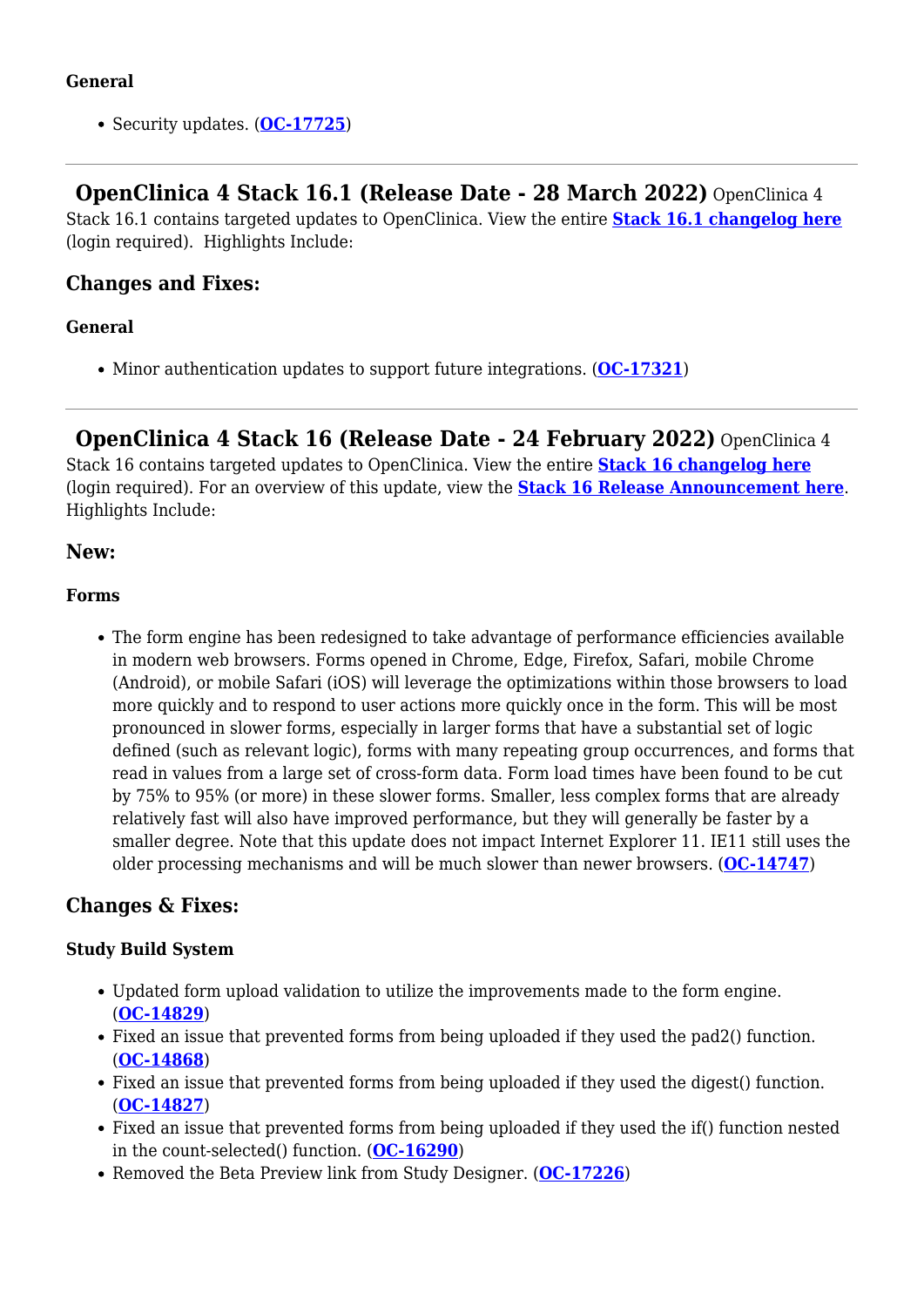#### **Forms**

- Form definitions that specify multiple languages will now be loaded in the user's browser language (if available in the form definition). To specify a particular language, form definition columns should be defined like "label::English (en)". This will appear as "English" in the language selector on the form. If the user's browser is set to the "en" locale, the form engine will default to showing "en" translations on initial load. If the primary browser locale is not used within the form definition, other locales configured in the browser settings would be considered next. Only top-level languages are supported (for example, "en" but not "en-us"). (**[OC-12461](https://jira.openclinica.com/browse/OC-12461)**)
- Fixed an issue that caused the format-date() and format-date-time() functions to return unexpected results if they were supplied integer values (rather than date values). (**[OC-16221](https://jira.openclinica.com/browse/OC-16221)**)
- Fixed an issue that could cause cross-form logic to return an unexpected result if it referenced an attribute in a specific node and that attribute was not present in that node. (**[OC-16037](https://jira.openclinica.com/browse/OC-16037)**)
- Fixed an issue that prevented items using choice filters from working correctly if they used relevant logic and were in repeating groups. (**[OC-15958](https://jira.openclinica.com/browse/OC-15958)**)
- Fixed an issue that prevented items using dynamic choice labels (i.e., item values piped into choice labels) from working correctly if they were based on item values from a repeating group. (**[OC-16293](https://jira.openclinica.com/browse/OC-16293)**)
- Fixed an issue that could cause forms opened to their last item via the View Query Within Record link to not open directly to the Query Widget for that item as expected. (**[OC-15175](https://jira.openclinica.com/browse/OC-15175)**)

 **OpenClinica 4 Stack 15.1 (Release Date - 31 January 2022)** OpenClinica 4 Stack 15.1 contains targeted updates to OpenClinica. View the entire **[Stack 15.1 changelog](https://jira.openclinica.com/browse/OC/fixforversion/13221) [here](https://jira.openclinica.com/browse/OC/fixforversion/13221)** (login required). Highlights Include:

## **Changes & Fixes:**

#### **Study Build System**

- Fixed an issue where the Study Revision was incrementing when no changes had been made in Study Designer. (**[OC-17117](https://jira.openclinica.com/browse/OC-17117)**)
- Fixed an issue where the system was erroneously preventing user accounts from being updated in some cases if there had been a previous error when adding a new user. (**[OC-16577](https://jira.openclinica.com/browse/OC-16577)**)

#### **Study Runner**

- Fixed an issue where signing a participant was not including the signature in the Casebook or the Audit Log. (**[OC-16293](https://jira.openclinica.com/browse/OC-16293)**)
- Fixed an issue where the tabular import was failing to update existing records when a time value was included as part of event Start Date in the import file. (**[OC-16838](https://jira.openclinica.com/browse/OC-16838)**)
- Fixed an issue where the log for tabular imports could display incorrect summary information. (**[OC-16161](https://jira.openclinica.com/browse/OC-16161)**)
- Improved performance of downloading queries. ([OC-16933](https://jira.openclinica.com/browse/OC-16933))
- Fixed an issue where Query IDs could be duplicated in some cases when many queries were added at the same time. (**[OC-16817](https://jira.openclinica.com/browse/OC-16817)**)
- Fixed an issue where Queries might not be visible to study-level users as expected when viewing forms hidden to site users. (**[OC-15935](https://jira.openclinica.com/browse/OC-15935)**)
- Fixed an issue where users were able to perform unexpected actions directly from the